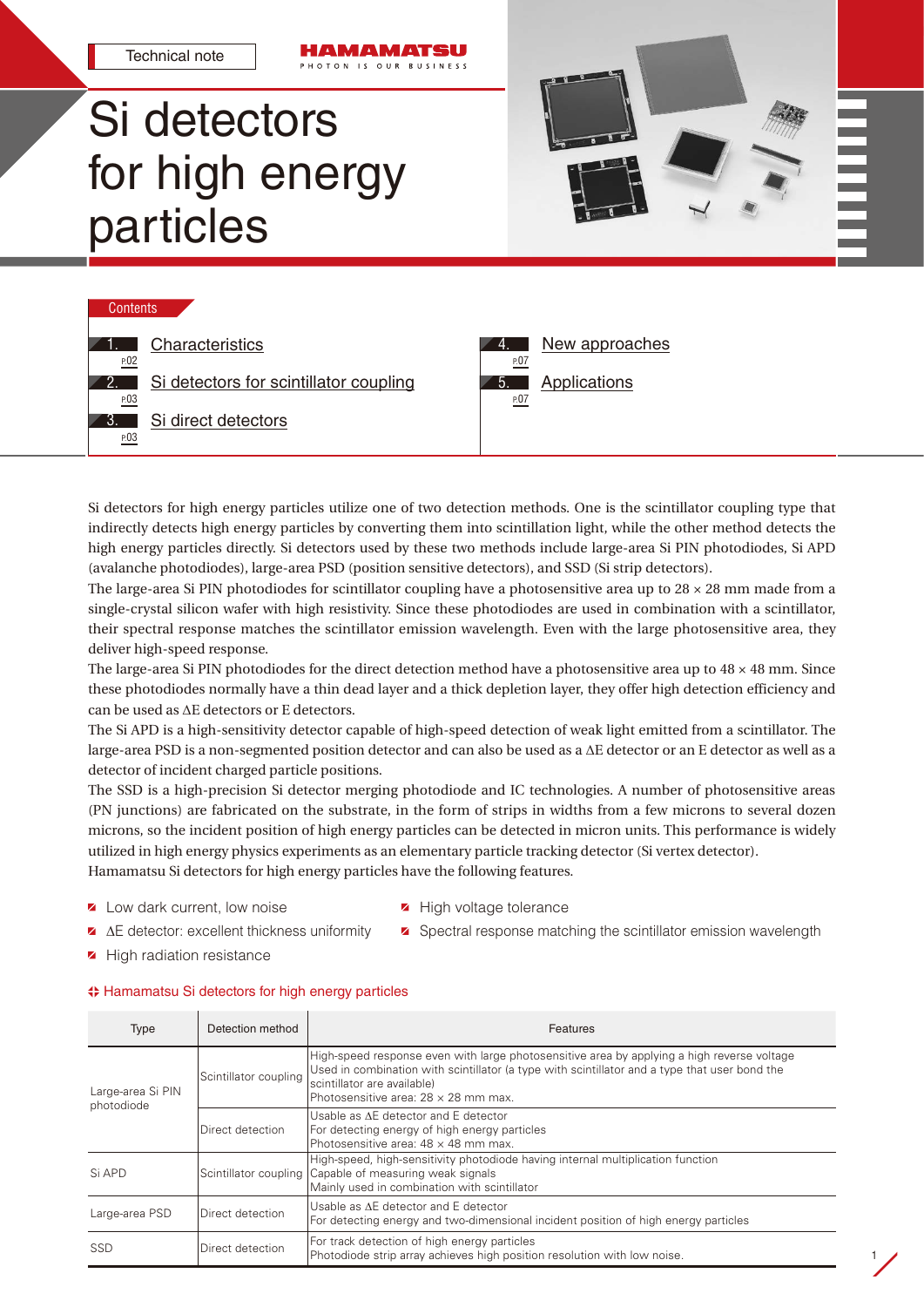## <span id="page-1-0"></span>**Characteristics**

## · Active area

Light cannot pass through aluminum electrodes, but high energy particles pass through them easily. The active area of Si direct detectors is therefore defined as the P-layer region including the aluminum electrodes, while the active area of Si detectors for scintillator coupling is defined as the P-layer region excluding the aluminum electrodes [Figure 1-1].

If light strikes the periphery (not light-shielded) of a PN junction on a Si detector with scintillator, the carriers generated there are output as a signal. Likewise, radiation entering outside the active area of a Si direct detector generates a signal.

The insulation film, aluminum electrodes, and P-layer of the Si detector surface serve as dead layers causing energy loss, but the energy lost does not result in signal generation.

When a reverse voltage is applied to the Si detector, the depletion layer extends horizontally to some extent as well as along the detector thickness. If the active area must be accurately specified, then a P-layer as a guard ring is sometimes formed around the active area in order to absorb the excess carriers generated outside the guard ring.

#### [Figure 1-1] Cross section of Si detector



B: Si direct detector

1 - 2 Dark current and junction capacitance

KSPDC0002EB

When a reverse voltage is applied to a Si detector, a small amount of current flows even in a dark state. This current, called the dark current or leakage current, becomes larger as the reverse voltage is increased and is a major cause of noise. Dark current consists of two components: a thermally generated current and a current generated from defects in the silicon crystal and from the interface of the silicon oxide film. These currents flow in a reverse direction of the diode.

The junction capacitance of a Si detector is determined by the area of the P-layer and the thickness of the depletion layer, and can be approximated by equation  $(1-1).$ 

$$
C = \frac{\varepsilon_0 \, \varepsilon_s \, S}{W} \, \dots \, (1-1)
$$

C : junction capacitance ε0: permittivity in vacuum εs: specific permittivity of silicon S : area of P-layer W : thickness of depletion layer

The junction capacitance is minimized when the I-layer is fully depleted.

The recommended reverse voltage for each Si detector is the voltage required for full depletion of the substrate. Operating a Si detector at its recommended voltage not only minimizes the junction capacitance but also lowers the series resistance as the I-layer is fully depleted. Lowering the junction capacitance and series resistance will also improve the response speed and reduce noise.

### 1 - 3 Response speed

There are two major factors that determine the response speed of Si detectors. One factor is the time constant determined by the terminal capacitance, series resistance of the Si detector, and the externally connected load resistance. The other factor is the time required for the signal charge generated in the silicon to reach the electrode (carrier collection time). This carrier collection time is also categorized as the time during which the carriers flow as a diffusion current outside the depletion layer and the time (drift time) during which carriers flow in the depletion layer due to the electric field. When fully depleted by reverse voltage, the drift time determines the carrier collection time. If the time constant of the Si detector is small, then the response speed is limited by the carrier collection time. On the other hand, in large-area Si detectors, the response speed is limited by a time constant.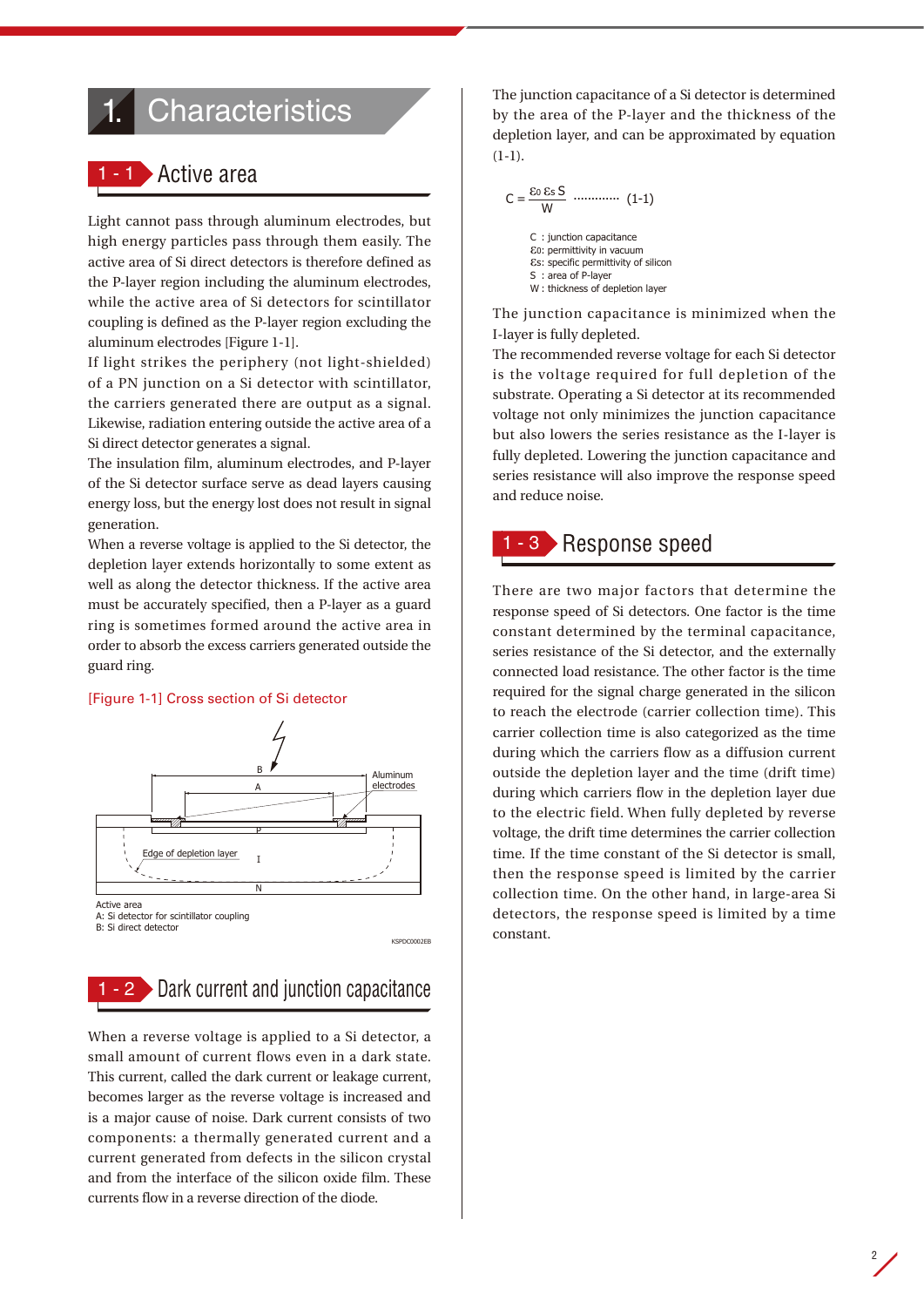## <span id="page-2-0"></span>Si detectors for scintillator coupling

Si detectors for scintillator coupling indirectly detect high energy particles by detecting light emitted from a scintillator. The structure of these detectors is shown in Figure 2-1. Scintillators can usually be made large and thick, so they are effective in detecting particles where Si direct detectors would not be able to detect all the energy because particles would penetrate through. Si detectors for scintillator coupling are widely used to detect charged particles and gamma-rays. Since these Si detectors are optically coupled to a scintillator, they use Si PIN photodiodes and the like that have a high quantum efficiency at the scintillator emission wavelength. These Si PIN photodiodes should have a large photosensitive area for optical coupling to a scintillator. The operating principle of the Si detectors for scintillator coupling is the same as that of general photodiodes (see "X-ray detectors technical note | 1. Si photodiodes").

#### [Figure 2-1] Structure of Si detector for scintillator coupling



## 3. Si direct detectors

Si direct detectors including large-area Si PIN photodiodes, PSD, and SSD detect charges internally  $\sim$  ionized by radiation energy that directly enters the Si detector. Si direct detectors offer high energy resolution, high-speed response, and low noise. Figure 3-1 shows the structure of Si direct photodiodes. Si direct detectors are not covered with a protective film such as resin. This is intended to suppress the energy loss that occurs in the dead layer on the Si detector surface where the charge particles enter.

#### [Figure 3-1] Structure of direct photodiode



hole pairs does not depend on the type of charged When charged particles such as alpha-rays and heavy ions strike a Si detector, their energy dissipates along a linear track whose length is determined by the type and energy of the incident charged particles, and electron-hole pairs are generated by means of the Coulomb interaction of a charged particle with electrons. The number of the generated electronparticle but rather on the energy loss (at 300 K, one electron-hole pair is generated on average per each 3.62 eV). The energy loss can therefore be estimated by detecting the amount of this charge.

The E detector is a thick detector, so it does not allow the charged particles to pass through, thereby capturing the total energy (E). To achieve this, the E detector must have a depletion layer thick enough to cover the whole track (range) from the incident point to the stop point of the charged particles.

The ΔE detector is a transmission type detector that captures the energy that a charged particle loses as it passes through the detector. When two or more ΔE detectors are stacked on each other, the incident angle of the charged particle can be detected by finding the position where the charged particle passes through each ΔE detector.

One way of identifying particles is to combine the ΔE detector, which is a transmission type detector, with a thick E detector [Fig. 5-8]. The ΔE detector can detect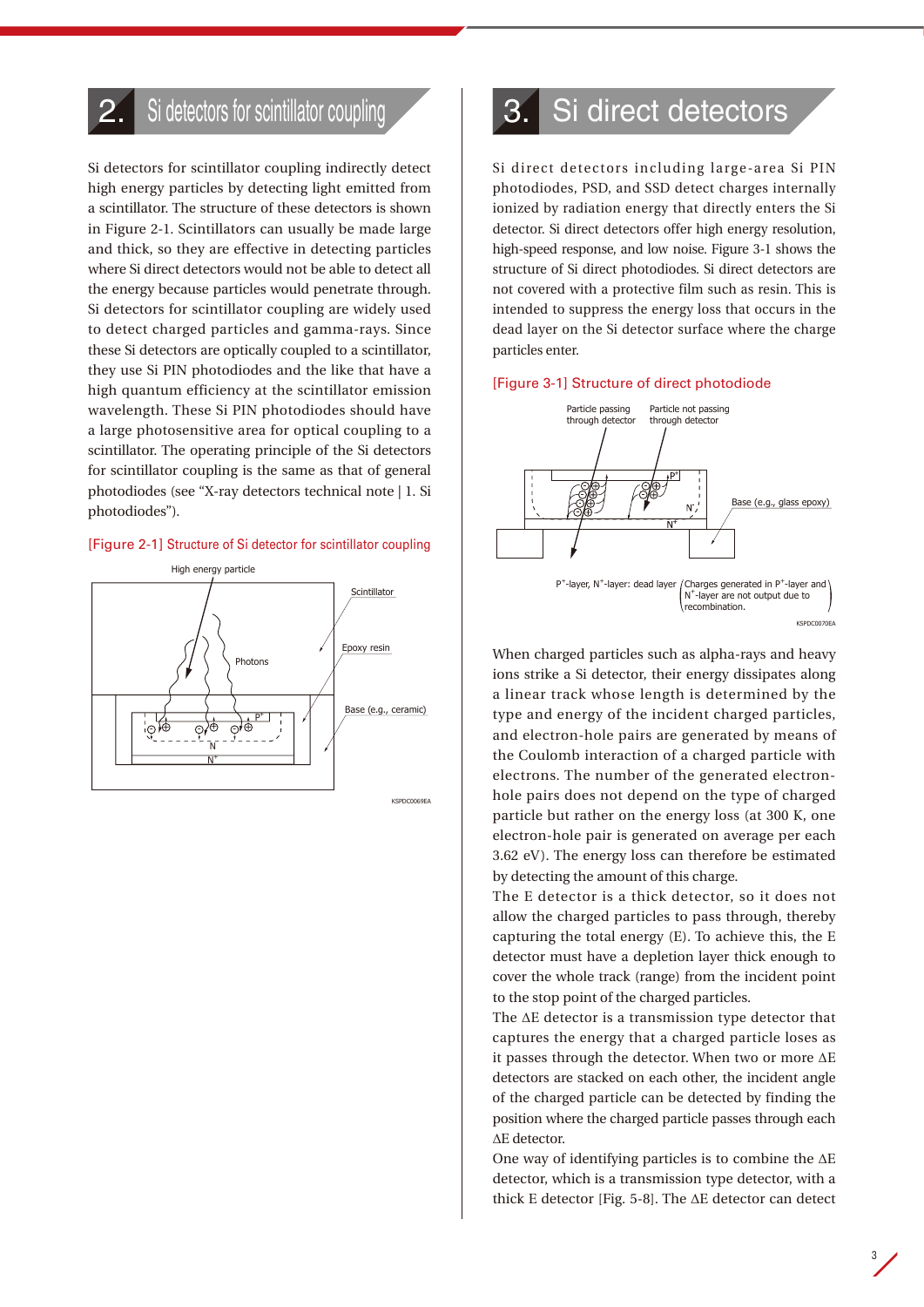specific energy loss (dE/dx) of transmitted particles, and it can estimate total energy (E) of the particles along with the energy detected by the E detector. Each particle has a unique value of  $(dE/dx) \times E$ , making it possible to identify the type of incident particle. Using multiple ΔE detectors capable of detecting position, it is possible to detect incident angle and incident position, in addition to energy of incident particles.

Beta-rays differ from alpha-rays and heavy ions in that their track is nonlinear and the range is long because their mass is relatively small and energy loss occurs in the process of emitting electromagnetic waves.

Figure 3-2 shows the relationship between the energy of typical charged particles (α: alpha-rays, p: protons, e: electrons), the resistivity of the silicon wafer, the capacitance value (specific capacitance) per unit area, the depletion layer thickness (depth) required to detect the charged particle, and the reverse voltage (bias voltage) applied to extend the depletion layer. Use this nomograph as a guide to select the Si detector that matches the application.

#### [Figure 3-2] Si detector parameter nomograph



Nomograph showing mutual relation between Si detector parameters (similar to nomograph originally reported by J. L. Blankenship)

KSPDC0004EC

KSPDC004ECC

#### **References**

IEEE transactions on nuclear science, Vol. NS-7, 190-195 (1960)

3 - 1 Thickness of depletion layer

The E detector must have a depletion layer whose thickness is more than the range of the charged particles to be detected. The following points must be considered when setting the depletion layer thickness.

- · Increasing the reverse voltage extends the depletion layer and lowers the terminal capacitance and series resistance which are major causes of noise.
- · Increasing the electric field on the depletion layer improves the response speed but increases the dark current, resulting in larger noise.

When the depletion layer is partially extended relative to the Si detector substrate thickness, this state is called "partial depletion." On the other hand, a state where the depletion layer is fully widened and cannot be extended any further even by increasing the reverse voltage is called "full depletion." The ΔE detector is used under the full depletion condition.

### 3 - 2 Channeling effect

The channeling effect is a phenomenon in which charged particles moving along the crystal lattice lose less energy and therefore reach deeper. If this channeling effect occurs, charged particles that should normally stop inside the depletion layer might instead reach the outside of the depletion layer or might pass entirely through the detector. Therefore, in charged particle track detection, attention must be given to the channeling effect.

## 3 - 3 Pulse height variations

In actual Si detector operation, the generated electron-hole pairs are not completely detected, and this causes pulse height variations. Even if charged particles with the same energy enter the detector, their outputs are not always the same. This phenomenon occurs from the following three factors. The first factor is thin dead layers on the front and rear sides of the Si detector, which do not become depleted. In E detectors, dead layers made up of a protective film and diffusion layer section on the front surface can cause pulse height variations. In

ΔE detectors, the dead layer caused by the rear side diffusion layer can also cause pulse height variations. The second factor is the crystal defects formed in the depletion layer. Radiation entering the Si detector forms crystal defects in the depletion layer, causing an increase in dark current. The dark current increases almost in proportion to the amount of absorbed radiation, and gradually degrades Si detector performance. Because the crystal defects that form in the depletion layer serve as recombination centers, some of the electron-hole pairs recombine there and are not output.

The third factor is the recombination of electron-hole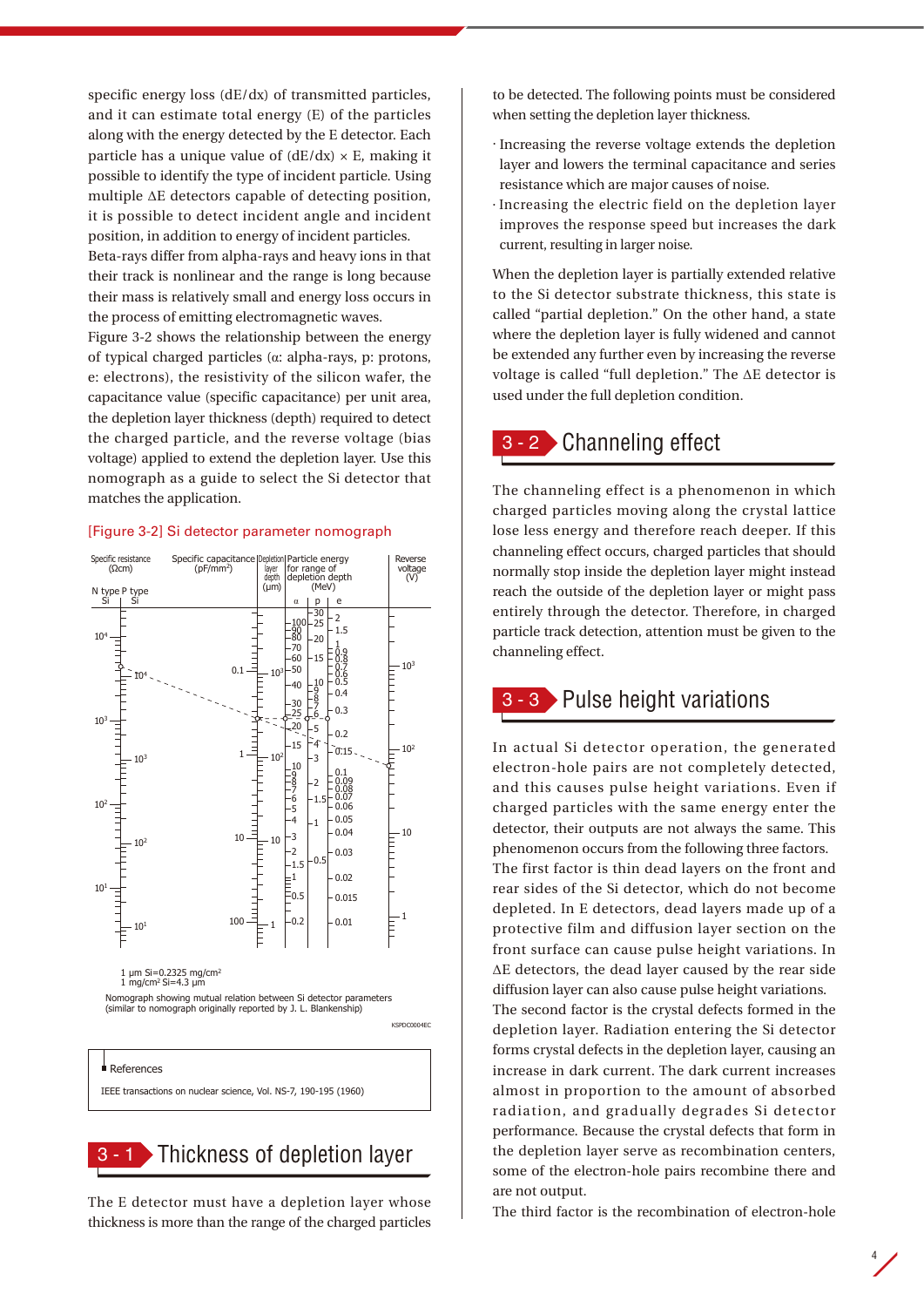pairs that occurs due to high-density plasma created along the particle track.

Effects caused by the second and third factors can be reduced by increasing the electric field strength in the depletion layer since this lowers the probability that electron-hole pairs will recombine.

## $\blacktriangleright$  Noise and energy resolution

The most important point to consider in measuring the energy resolution is statistical noise. Since statistical noise exists as a fundamental factor, the total number of electron-hole pairs generated is not consistent even when particles with the same energy enter the detector. This statistical noise cannot be ignored when measuring the energy resolution. Assuming that incident particles will generate "N" pairs of electrons and holes on the average, the energy resolution [R(FWHM)] determined by the statistical noise is expressed in equation (3-1).

$$
R = 2.35 \sqrt{F/N} \ \cdots \cdots \cdots \ (3-1)
$$

Here, F is a coefficient called the Fano factor. Reports of many experimental results using Si detectors indicate that this F value is approx. 0.1.

Another factor that affects energy resolution is random noise generated throughout the entire system including the Si detector and its circuit. This random noise increases as the dark current and junction capacitance of the Si detector become larger.

During ΔE detection of charged particles such as alpha-rays and protons, there is a basic fluctuation (2 to 3% on average) in the particle range. The number of electron-hole pairs generated relative to the same thickness is therefore not constant. There is also inconsistencies in the detector thickness. These factors adversely affect the energy resolution.



The following sections describe large-area twodimensional PSD and SSD that are Si direct detectors capable of position detection.

### Large-area two-dimensional PSDs

The large-area two-dimensional PSD has a uniform, highly resistive P-layer or N-layer on which four electrodes are formed. A charge produced by the input of a high energy particle is collected by the four electrodes through the highly resistive layer. The energy loss of the particle can be detected from the total amount of the charge. The position of the incident particle can also be detected because the ratio of the charge collected by each electrode correlates with the position where the charge was produced.2) 6)

The PSD offers the advantages of a simple structure and a capability of position detection on its large photosensitive area. However, if two or more particles simultaneously enter a PSD (multi-hit), then detecting the particle positions is impossible. Furthermore, since the electrodes are connected to each other through the resistive layer, the thermal noise becomes higher than in photodiodes. The PSD is for this reason usually used to detect heavy ions whose specific energy loss is large among charged particles.

### **>**SSD

The SSD has a photodiode array structure of strips in widths of several dozen microns. The photosensitive area consists of a large number of strips (channels), so when a particle enters the SSD, signal outputs are distributed to one or multiple strips corresponding to the position of the incident particle. The position of the incident particle can be obtained at a resolution smaller than the strip pitch. The SSD has low noise and detects positions even if multiple particles enter simultaneously (multi-hit detection). Hamamatsu SSDs have the following features:

- · Low voltage operation due to using high-resistivity silicon substrate
- · Stable operation maintained due to low dark current and high voltage tolerance
- · Low defect channel ratio (less than 1%)
- · AC readout type provides high radiation resistance by using poly-silicon biasing.
- **C** Readout method

SSD is classified into DC readout type or AC readout type. In the DC readout type, each strip diffusion layer is DC-coupled to an aluminum electrode. In the AC readout type, however, each strip diffusion layer is AC-coupled to an aluminum electrode. Compared to the DC readout type SSD, the AC readout type SSD has the advantage of good compatibility with the readout IC chip since the dark current (DC current) from each strip does not flow into the signal line. In the AC readout type SSD, a reverse voltage must be applied to each strip from the bias line. This reverse voltage is applied by the "punch-through" method or the "polysilicon" method. Hamamatsu SSDs use the poly-silicon method as standard because of its superior radiation hardness.<sup>3)</sup> 9)

5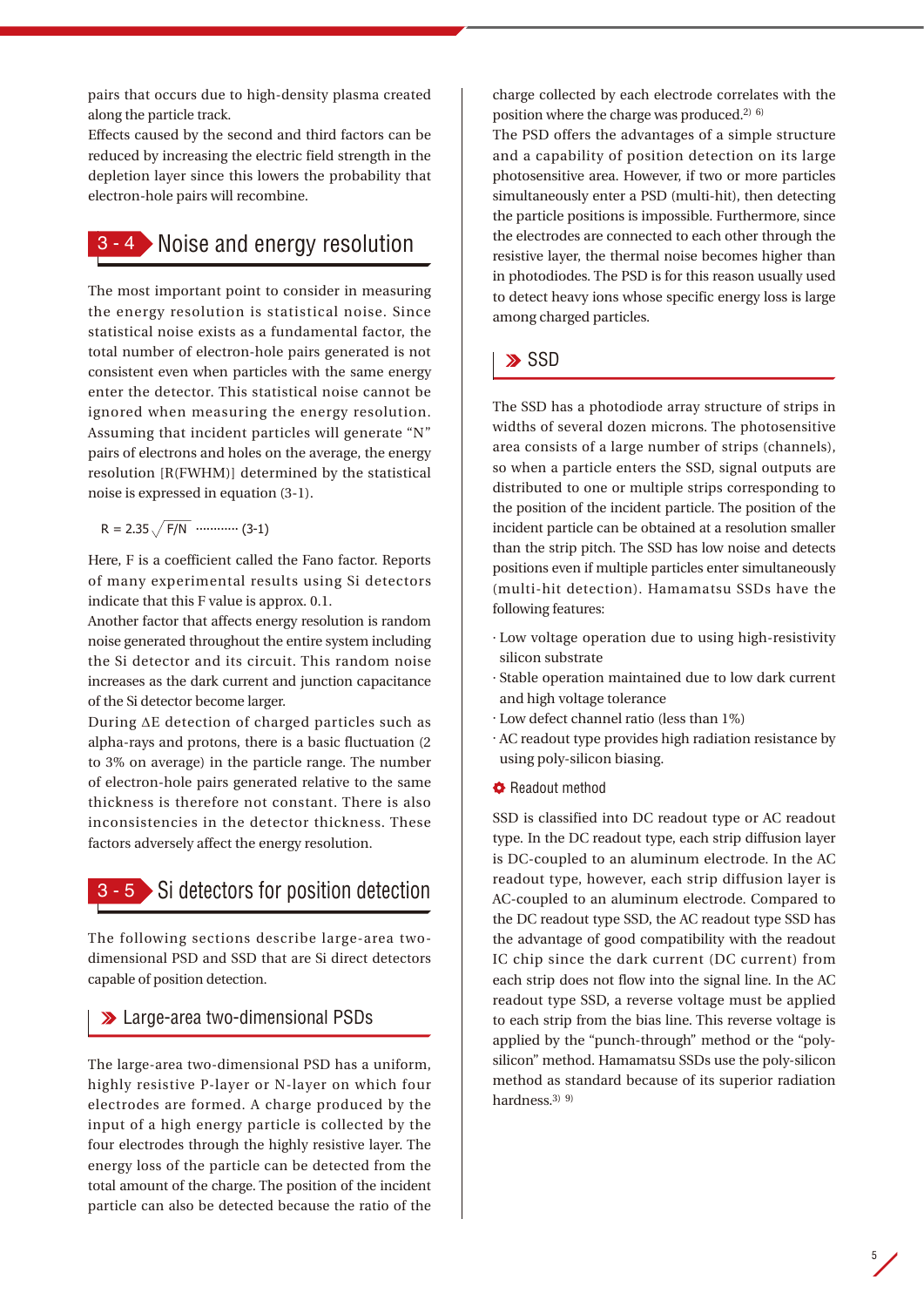[Figure 3-3] DC readout type



#### [Figure 3-4] AC readout type



Single-sided SSD and double-sided SSD

Single-sided SSDs (SSSDs) have strip structures only on one side and perform one-dimensional position detection. Double-sided SSDs (DSSDs) have strip structures on both sides and allow two-dimensional position detection with a single piece of SSD.5)

#### [Figure 3-7] Single-sided SSD



[Figure 3-8] Double-sided SSD



#### Ladder module assembly using single-sided SSDs

Although the SSD is sometimes used as a single piece, multiple SSDs are normally used while arrayed or stacked. For example, when using SSDs as particle tracking detectors in elementary particle experiments, multiple SSDs are joined in a ladder configuration and a readout circuit is attached to the end piece to form a so-called ladder module. A large active area can then be obtained by placing these modules in a concentric circle at the point where particle collision (annihilation) takes place. The particle track can then be measured by processing data captured by these SSDs.

to the other side. The structure of the nonorthogonal When assembling ladder modules capable of detecting a two-dimensional position by bonding two SSDs backto-back, the readout electrode pads from both sides must be placed on the same edge. In this case, one method (double metal layer readout type) places the readout electrodes in a direction different from the strips, using either side having a double metal layer (DML) structure. In another method (nonorthogonal readout type) the strip angle on one side is tilted slightly readout type has poorer position resolution on either side. However, this structure is simpler since no DML is used.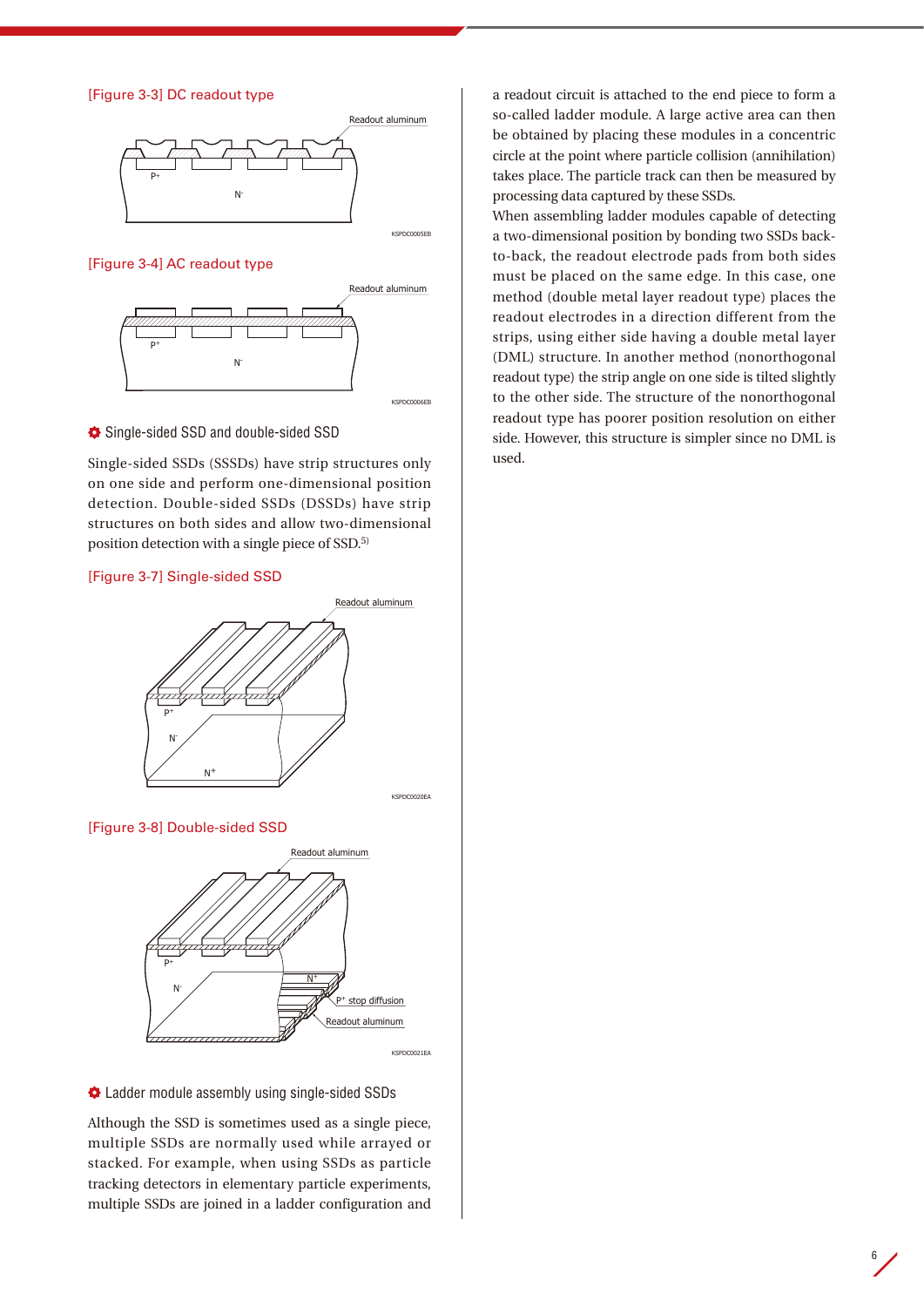## <span id="page-6-0"></span>New approaches

In high energy physics experiments, there is a growing demand for larger size detectors due to the larger amounts of energy that must be detected. Hamamatsu is developing large-area Si detectors. In order to tile multiple Si detectors, we are also developing photodiodes compatible with flip-chip bonding and fully depleted photodiodes having small dead space.

We have already developed thin type ΔE detectors (10 μm thick or more) with superior thickness uniformity and are also developing thin dead layer type detectors. In the next particle collision experiments such as the HL-LHC (High Luminosity - Large Hadron Collider) scheduled to start from 2020 or later, the track detectors will be placed in such harsh environments as to be subject to a five to ten times greater radiation intensity than in the LHC project (experiments started in 2008). Hamamatsu is currently developing a high radiation tolerant SSD that can be used under these environments.

Si APD and MPPC are detectors capable of detecting very weak scintillation light. Because of their advantages of being compact, highly stable, and unaffected by magnetic fields, these detectors are likely useful not only in calorimeter detectors in high energy physics experiments but also in new fields such as medicine and bioscience.

Belle experimental apparatus

## **Applications**

## $\blacktriangleright$  Particle collision experiments

SSDs has been used as position detectors for high energy particles in many particle collision experiments (DELPHI, KEK-B, CDF, CLEO, ZEUS, etc.). 4) 10) 11) 12) 13)

Multiple SSD layers are arranged near the particle collision point in order to detect the tracks of elementary particles generated by the collision.

The Belle experimental apparatus [Figure 5-1] using electron-positron collider at the High Energy Accelerator Research Organization (KEK), uses our double-sided SSDs [Figure 5-2] and had verified in 2001 the CP symmetry violation of B meson predicted by the Kobayashi - Maskawa theory.20) Makoto Kobayashi and Toshihide Maskawa won the Nobel Prize in Physics in 2008.

In the LHC project by the European Organization for Nuclear Research (CERN) in Switzerland, an accelerator ring approx. 27 km in circumference is accelerating protons up to seven trillion electron volts in order to produce proton-proton collisions. The elementary particles resulting from these collisions are then detected. The major objective of this experiment was to verify the existence of the Higgs boson which was the only particle that was not yet observed (considered a particle that gives mass to matter). Its existence was verified in 2013. Peter Higgs and François Englert who predicted the existence of Higgs boson half a centry ago were awarded the Nobel Prize in Physics in 2013.

The ATLAS experimental apparatus [Figure 5-3] in the LHC project uses approx. 14000 Hamamatsu SSDs as particle track detectors,<sup>14)</sup> and the CMS experimental apparatus [Figure 5-4] uses approx. 22000 SSDs15) 16) as particle track detectors. Our SSDs are also used in the ALICE and LHC-b experiments to detect particle tracks with accuracy down to a few dozen microns.

The electromagnetic calorimeter in the CMS experimental apparatus also uses 140000 Hamamatsu APDs as photo detectors for lead-tungstate scintillators.

#### [Figure 5-1] Belle experimental apparatus



KSPDC0085E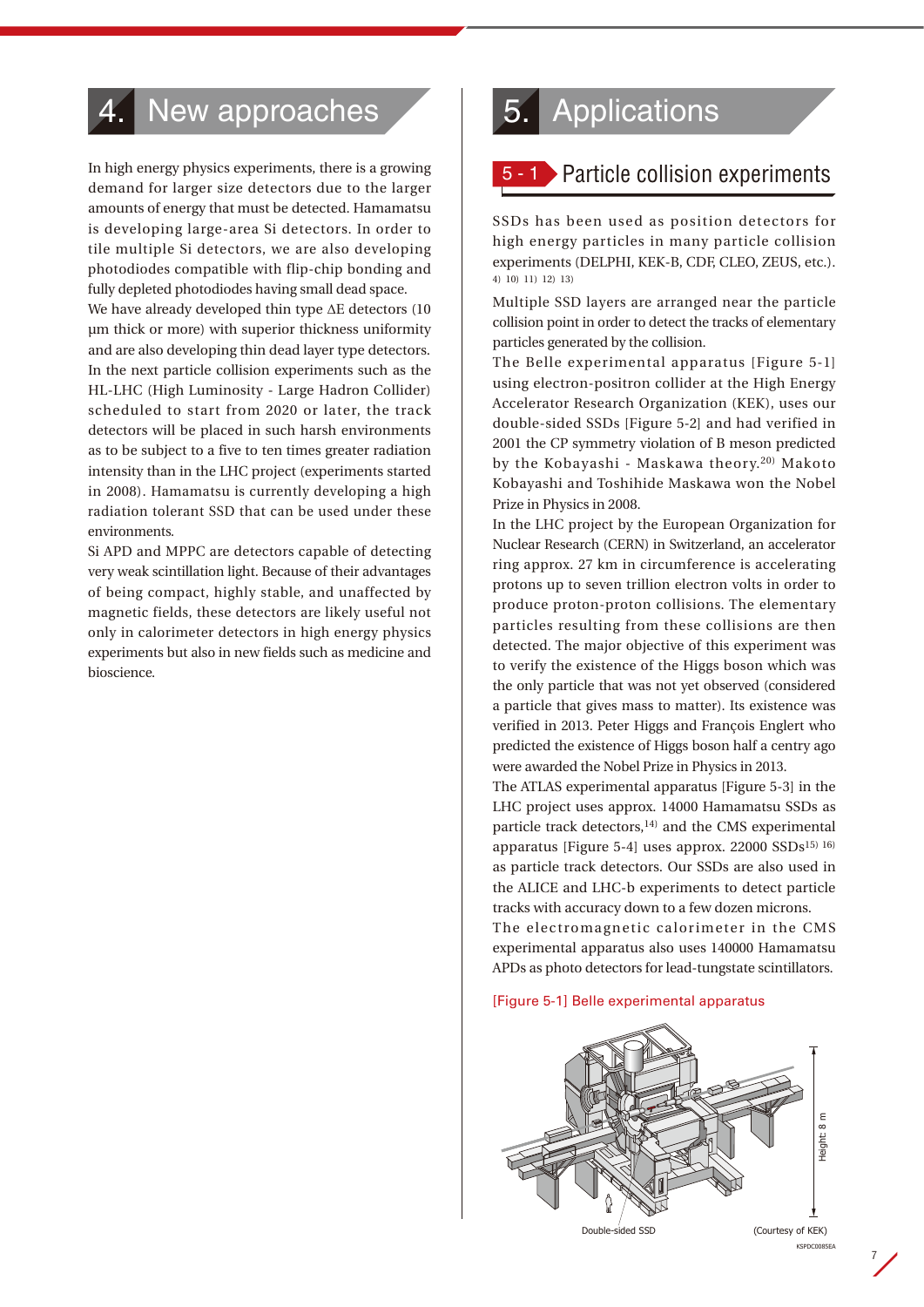



[Figure 5-3] ATLAS experimental apparatus



#### [Figure 5-4] CMS experimental apparatus



## FGST (Fermi Gamma-ray 5 - 2 Space Telescope) detectors\*

started in 2008) is a project for observing the universe The NASA's FGST (satellite launched and experiment in the gamma-ray region. The objectives of this project included understanding many mysteries in the universe such as gamma-ray bursts that release a huge amount of energy equal to that from the entire life of a sun in a short time ranging from only several seconds to several hundred seconds. Other phenomena to observe included the formation of colossal jets

extending to several dozen light-years in the active galaxy nuclei and mechanisms that release gammarays at ultra-high energy of several billion to one trillion electron volts from active galaxy nuclei and the like.

Figure 5-5 shows the tower module (tower detector) used in the FGST detector. A gamma-ray converter (converting gamma-rays into electron-positron pairs) is inserted between two  $4 \times 4$  SSD arrays. This set is stacked in more than a dozen layers to build the tower module. A total of approx. 9000 SSDs are used in the tower module and play an important role in detecting the directions from which gamma-rays arrive. Our Si  $\vert$  PIN photodiodes are used in the calorimeter.<sup>17)</sup> <sup>19)</sup> \* Former name: GLAST detector

#### [Figure 5-5] Tower module used in the FGST detector



5 - 3 Si/CdTe Compton cameras

Compton cameras are detectors for measuring the energy and input direction of incident gamma-rays. These detectors are likely useful for applications such as observing gamma-rays arriving from space and visualizing the distribution of radioactive substances. The Si/CdTe Compton camera detects the energy

and input direction of incident gamma-rays from the energy (E1) that the incident gamma-rays supplies to silicon electrons by Compton scattering, the energy (E2) of the scattered gamma-rays, the position in the Si detector where Compton scattering takes place, and the position in CdTe where the scattered gamma-rays are photoelectrically absorbed. Hamamatsu double-sided SSDs are used as the Si detectors in Si/CdTe Compton cameras.18) 21) 22) 23) 24)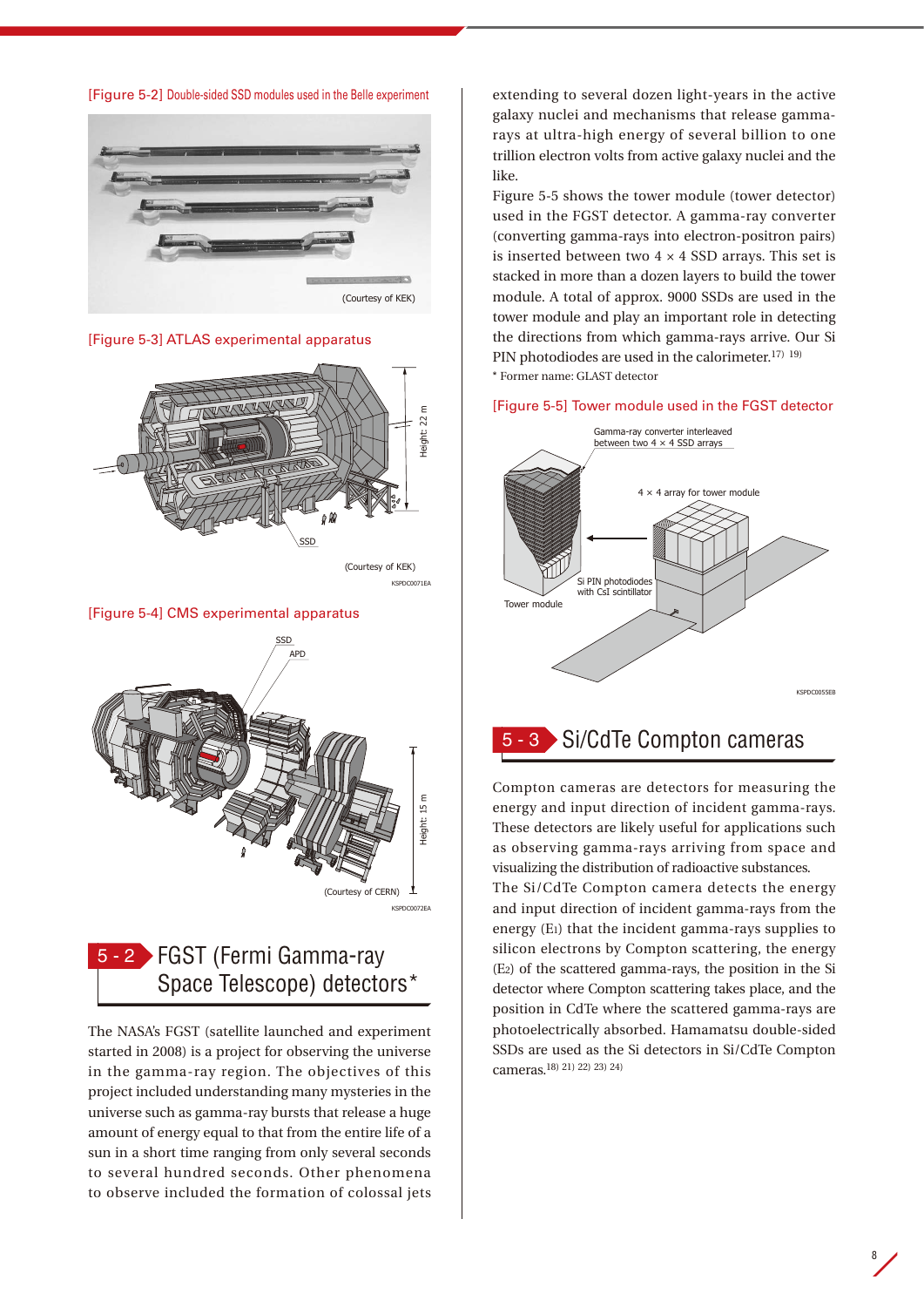#### [Figure 5-6] Compton camera



KSPDC0086EA

#### [Figure 5-7] Principle of Si/CdTe Compton camera





specific energy loss (dE/dx), and the total energy (E) of  $\qquad$ ΔE-E detectors are used to identify particles. As shown in Figure 5-8, a transmission type ΔE detector is placed over a thick E detector. The ΔE detector detects the the particle is then calculated from the sum of the ΔE detector and E detector outputs. Here, the particle can be identified since the  $(dE/dx) \times E$  value is unique to the type of particle. The incident angle and the position of the particle can be detected by using two PSDs as the ΔE detectors [Figure 5-9].7) 8)

#### [Figure 5-8] ∆E-E detector



This is used when the incident angle is known.

KSPDC0073EA

#### [Figure 5-9] ∆E1-∆E2-E detector



This is used when detecting the incident angle and position.

KSPDC0074EA

#### **References**

- 1) J. B. A. ENGLAND, et al., "CAPACITATIVE CHARGE DIVISION READ-OUT WITH A SILICON STRIP DETECTOR", Nucl. Instr. Meth. 185(1981)43-47
- 2) Tadayoshi DOKE, et al., "A NEW TWO DIMENSIONAL POSITION SENSITIVE DETECTOR WITH A GOOD LINEAR RESPONSE", Nucl. Instr. Meth. A261(1987)605-609
- 3) L. Evensen, et al., "RECENT DEVELOPMENT OF DETECTORS WITH INTEGRATED CAPACITORS AND POLYSILICON RESISTORS", IEEE Transactions on Nuclear Science, Vol.35, No.1, Feb. 1988, 428-431
- 4) Alan LITKE, et al., "A SILICON STRIP VERTEX DETECTOR FOR THE MARK II EXPERIMENT AT THE SLAC LINEAR COLLIDER", Nucl. Instr. Meth. A265(1988)93-98

 5) P. Holl, et al., "A Double-Sided Si Strip Detector with Capacitive Readout and a New Method of Integrated Bias Coupling", IEEE Transactions on Nuclear Science, Vol.36, No.1, Feb. 1989, 251-255

- 6) T. YANAGIMACHI, et al., "NEW TWO-DIMENSIONAL POSITION SENSITIVE SILICON DETECTOR WITH GOOD POSITION LINEARITY AND RESOLUTION", Nucl. Instr. Meth. A275(1989)307-314
- 7) T. MOTOBAYASHI, et al., "PARTICLE IDENTIFICATION OF HEAVY IONS WITH LARGE SILICON DETECTORS", Nucl. Instr. Meth. A284(1989)526-528
- 8) N. Hasebe, et al., "Improvement of mass resolution of cosmic ray nuclei using a ΔE × E Si detector telescope" Nucl. Instr. Meth. A325(1993)335-342
- 9) E. Barberis, et al., "Capacitances in silicon microstrip detectors", Nucl. Instr. Meth. A342(1994)90-95
- 10) V. Chabaud, et al., "The DELPHI silicon strip microvertex detector with double sided readout", Nucl. Instr. Meth. A368(1996)314-332
- 11) K. Hara, et al., "Prototype Si microstrip sensors for the CDF-II ISL detector", Nucl. Instr. Meth. A435(1999)437-445
- 12) T. Ohsugi, et al., "Design optimization of radiation-hard, double-sided, doublemetal, AC-coupled silicon sensors", Nucl. Instr. Meth. A436(1999)272-280
- 13) C. Coldwey, "The ZEUS microvertex detector", Nucl. Instr. Meth. A447(2000)44-45
- 14) Y. Unno, "ATLAS silicon microstrip Semiconductor Tracker (SCT)", Nucl. Instr. Meth. A453(2000)109-120
- 15) T. Bergauer, et al., "Long-term stability test of Si strip sensors for the CMS tracker", Nucl. Instr. Meth. A494(2002)205-209
- 16) Stefan Schael, "The CMS silicon strip detector-mechanical structure and alignment system", Nucl. Instr. Meth. A511(2003)52-57
- 17) Luca Latronico, "The GLAST Large Area Telescope", Nucl. Instr. Meth. A511(2003)68-71
- 18) T. Takahashi, et al., "Hard X-ray and Gamma-Ray Detectors for the NEXT mission", New Astronomy Reviews, 48(2004)309-313
- 19) T. Ohsugi, et al., "Design and properties of the GLAST flight silicon microstrip sensors", Nucl. Instr. Meth. A541(2005)29-39
- 20) R. Stamen, et al., "Status of the Belle Silicon Vertex Detector", Nucl. Instr. Meth. A541(2005)61-66
- 21) Tadayuki Takahashi, et al., "Application of CdTe for the NeXT mission", Nucl. Instr. Meth. A541(2005)332-341
- 22) Shin Watanabe, et al., "A Si/CdTe Semiconductor Compton Camera", IEEE Transactions on Nuclear Science, 52-5(2005)2045-2051
- 23) S. Takeda, et al., "Development of Double-Sided Silicon Strip Detectors (DSSD) for a Compton Telescope", Nucl. Instr. Meth. A579(2007)859-865

9

24) S. Takeda, et al., "Experimental results of the gamma-ray imaging capability with a Si/CdTe semiconductor Compton camera", IEEE Transactions on Nuclear Science, 56-3(2009)783-790